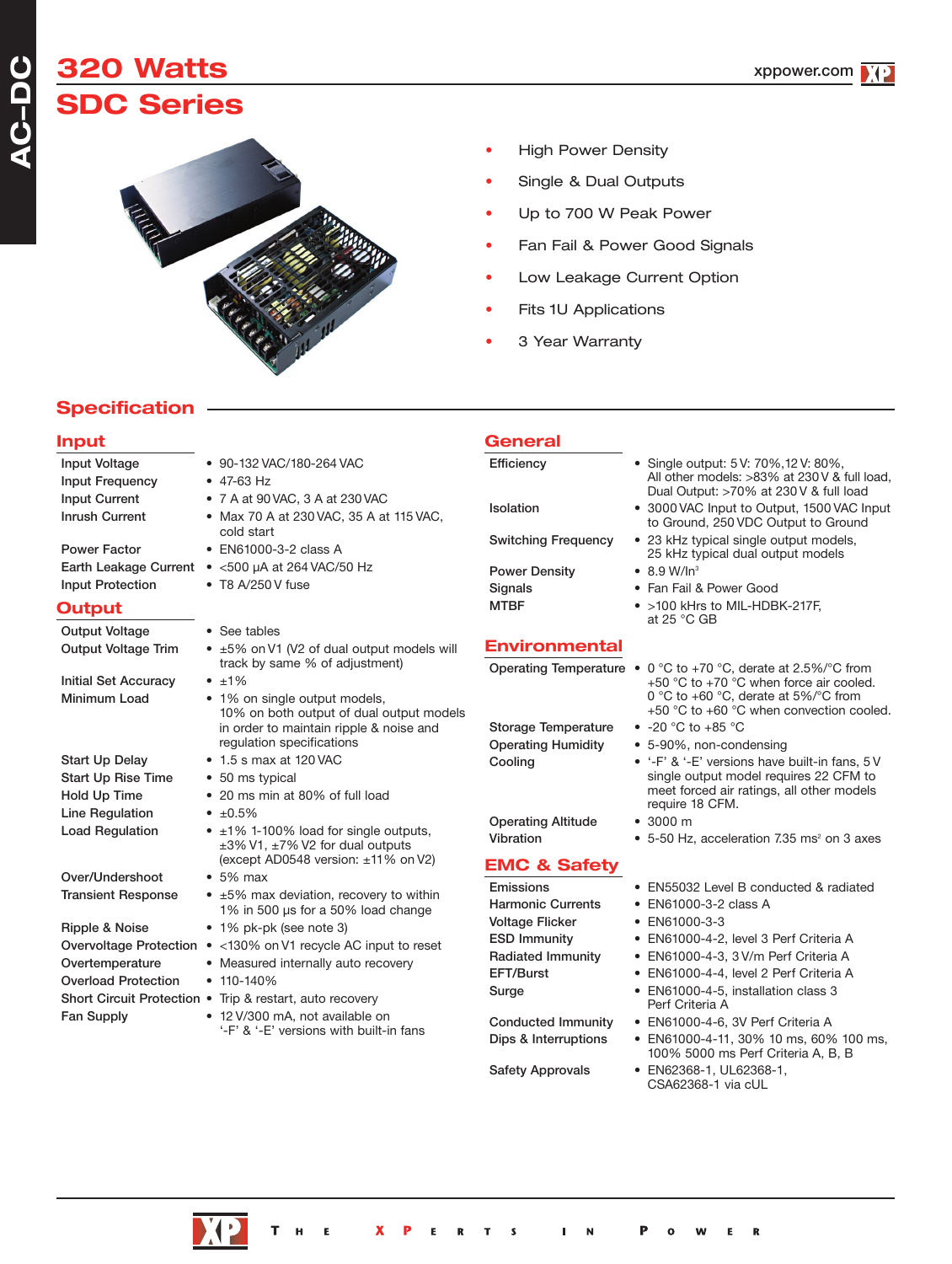# **SDC320**

### **Models and Ratings**

|                   | <b>Output Power</b> |                                  |                   | Output 1   |                     | Output 2 |                     |            | <b>Model Number</b> |                           |
|-------------------|---------------------|----------------------------------|-------------------|------------|---------------------|----------|---------------------|------------|---------------------|---------------------------|
| <b>Forced Air</b> | <b>Convection</b>   | <b>Current</b><br><b>Voltage</b> |                   | Voltage    | <b>Current</b>      |          | <b>Auto Ranging</b> |            |                     |                           |
| <b>Cooled</b>     | Cooled              |                                  | <b>Forced Air</b> | Convection | Peak <sup>(1)</sup> |          | <b>Forced Air</b>   | Convection | Peak <sup>(1)</sup> | <b>Input</b>              |
| 225 W             | 136 W               | 5 V                              | 45.00 A           | 27.28 A    | 140.00 A            |          |                     |            |                     | SDC320AS05 <sup>®</sup>   |
| 260W              | 147 W               | 9V                               | 29.10 A           | 16.37 A    | 77.79 A             |          |                     |            |                     | SDC320AS09 <sup>®</sup>   |
| 320 W             | 180W                | 12V                              | 26.67 A           | 15.00 A    | 58.33 A             |          |                     |            |                     | SDC320AS12                |
| 320 W             | 180 W               | 15V                              | 21.33 A           | 12.00 A    | 46.77 A             |          |                     |            |                     | SDC320AS15(3)             |
| 320 W             | 180 W               | 18 <sub>V</sub>                  | 17.78 A           | 10.00 A    | 38.89 A             |          |                     |            |                     | SDC320AS18 <sup>(3)</sup> |
| 320W              | 180 W               | 24 V                             | 13.33 A           | 7.50 A     | 29.17 A             |          |                     |            |                     | SDC320AS24                |
| 320 W             | 180 W               | 28 V                             | 11.43 A           | 6.43 A     | 25.00 A             |          |                     |            |                     | SDC320AS28(3)             |
| 320W              | 180 W               | 36 V                             | 8.88 A            | 5.00 A     | 19.44 A             |          |                     |            |                     | SDC320AS36                |
| 320 W             | 180 W               | 48 V                             | 6.67 A            | 3.75 A     | 14.58 A             |          |                     |            |                     | SDC320AS48                |
| 320 W             | 180 W               | 54 V                             | 5.93 A            | 3.33 A     | 12.96 A             |          |                     |            |                     | SDC320AS54(3)             |
| 320W              | 180W                | 60 V                             | 5.33 A            | 3.00 A     | 11.61 A             |          |                     |            |                     | SDC320AS60 <sup>(3)</sup> |
| 250 W             | 125 W               | $+5V$                            | 30.00 A           | 15.00 A    | 36.00 A             | $+12V$   | 16.67 A             | 10.42 A    | 20.00 A             | SDC320AD0512(3)           |
| 250 W             | 125 W               | $+5V$                            | 30.00 A           | 15.00 A    | 36.00 A             | $+24V$   | 8.33 A              | 5.20 A     | 10.00 A             | SDC320AD0524(3)           |
| 250 W             | 125 W               | $+5V$                            | 30.00 A           | 15.00 A    | 36.00 A             | $+48V$   | 4.16A               | 2.60A      | 5.00 A              | SDC320AD0548(3)           |
| 300 W             | 150W                | $+12V$                           | 16.67 A           | 12.50 A    | 20.00 A             | $+24V$   | 8.33 A              | 6.25A      | 10.00 A             | SDC320AD1224              |

#### **Notes**

*1. Peak load can be taken for 500 µs. Average power not to exceed nominal power.*

*2. Ripple & noise is measured using 0.1 µF ceramic capacitor in parallel with 22 µF electrolytic*

*and 20 MHz bandwidth.*

*3. Available for OEM quantities, contact Sales.*

### **Mechanical Options**

- Add suffix '-F' to the model number for a top fan cover (forced air cooled ratings apply).
- Add suffix '-E' to the model number for an end fan cover (forced air cooled ratings apply).
- Add suffix '-C' to the model number for a U-channel with vented cover.
- Convection-cooled output power available 125 W for 5 V & 9 V model & 170 W for other single output models.
- Add suffix 'D' to the model number for JST connector, not available on SDC320AS05 for OEM quantities, contact Sales.
- If no suffix is added to the model number the unit is a U-channel, convection-cooled ratings apply or external fan cooling required (22 CFM for 5 V model, 18 CFM for all other models).

### **Mechanical Details**

#### **Enclosed with Top Fan (-' F'Option)**

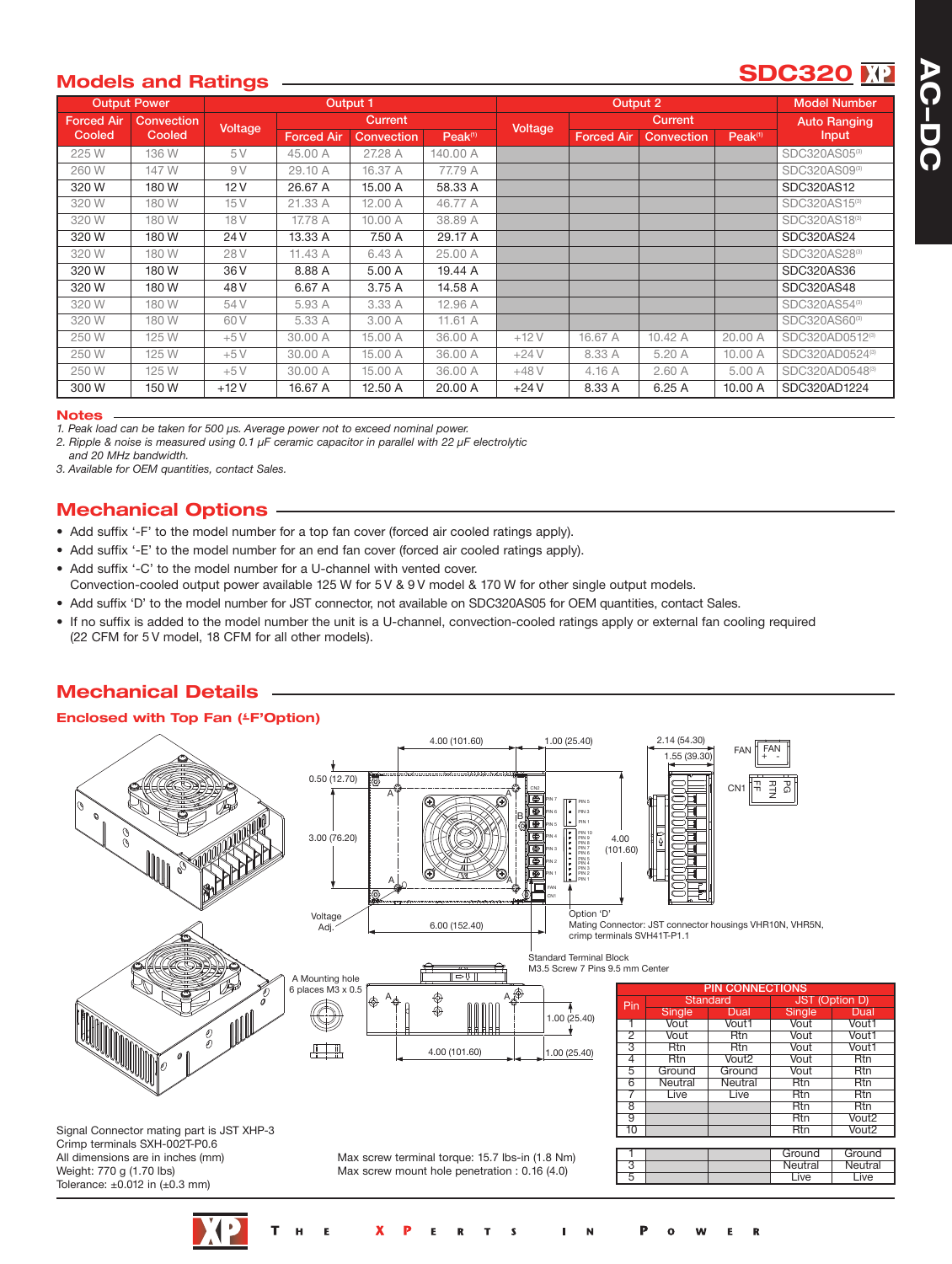## **Mechanical Details**



**Enclosed with End Fan (-' E'Option)** Voltage C<br>C Adj.  $A^{\bigoplus 1}$ A Mounting hole 6 places M3 x 0.5 A A ക (Œ 4.00 (101.60) 1.00 (25.40)







| <b>PIN CONNECTIONS</b> |               |                   |                       |                   |  |  |
|------------------------|---------------|-------------------|-----------------------|-------------------|--|--|
| Pin                    | Standard      |                   | <b>JST (Option D)</b> |                   |  |  |
|                        | <b>Single</b> | Dual              | <b>Single</b>         | Dual              |  |  |
|                        | Vout          | Vout1             | Vout                  | Vout1             |  |  |
| $\overline{2}$         | Vout          | Rtn               | Vout                  | Vout1             |  |  |
| 3                      | <b>Rtn</b>    | <b>Rtn</b>        | Vout                  | Vout1             |  |  |
| 4                      | <b>Rtn</b>    | Vout <sub>2</sub> | Vout                  | <b>Rtn</b>        |  |  |
| 5                      | Ground        | Ground            | Vout                  | <b>Rtn</b>        |  |  |
| $\overline{6}$         | Neutral       | Neutral           | <b>Rtn</b>            | <b>Rtn</b>        |  |  |
|                        | Live          | Live              | Rtn                   | <b>Rtn</b>        |  |  |
| 8                      |               |                   | <b>Rtn</b>            | <b>Rtn</b>        |  |  |
| 9                      |               |                   | <b>Rtn</b>            | Vout <sub>2</sub> |  |  |
| 10                     |               |                   | Rtn                   | Vout2             |  |  |
|                        |               |                   |                       |                   |  |  |

5 **Live** Live Live

1.50 (38.10)

Ground Ground<br>Neutral Neutral **Neutral Neutral**<br>
Live Live

Signal Connector mating part is JST XHP-3 Crimp terminals SXH-002T-P0.6

Tolerance:  $\pm 0.012$  in ( $\pm 0.3$  mm)

All dimensions are in inches (mm) Max screw terminal torque: 15.7 lbs-in (1.8 Nm)<br>Weight: 800 g (1.76 lbs) Max screw mount hole penetration : 0.16 (4.0) Max screw mount hole penetration :  $0.16$   $(4.0)$ 

#### **U-Channel**





4.00 (101.60) 1.00 (25.40)

CN2

0.50 (12.70)



Signal Connector mating part is JST XHP-3 Fan Connector mating part is JST XHP-2, Crimp terminals SXH-002T-P0.6

 $\circ$  0

8 MM

Tolerance:  $\pm 0.012$  in ( $\pm 0.3$  mm)

All dimensions are in inches (mm) Max screw terminal torque: 15.7 lbs-in (1.8 Nm)<br>Weight: 680 g (1.50 lbs) Max screw mount hole penetration : 0.16 (4.0) Max screw mount hole penetration : 0.16 (4.0)